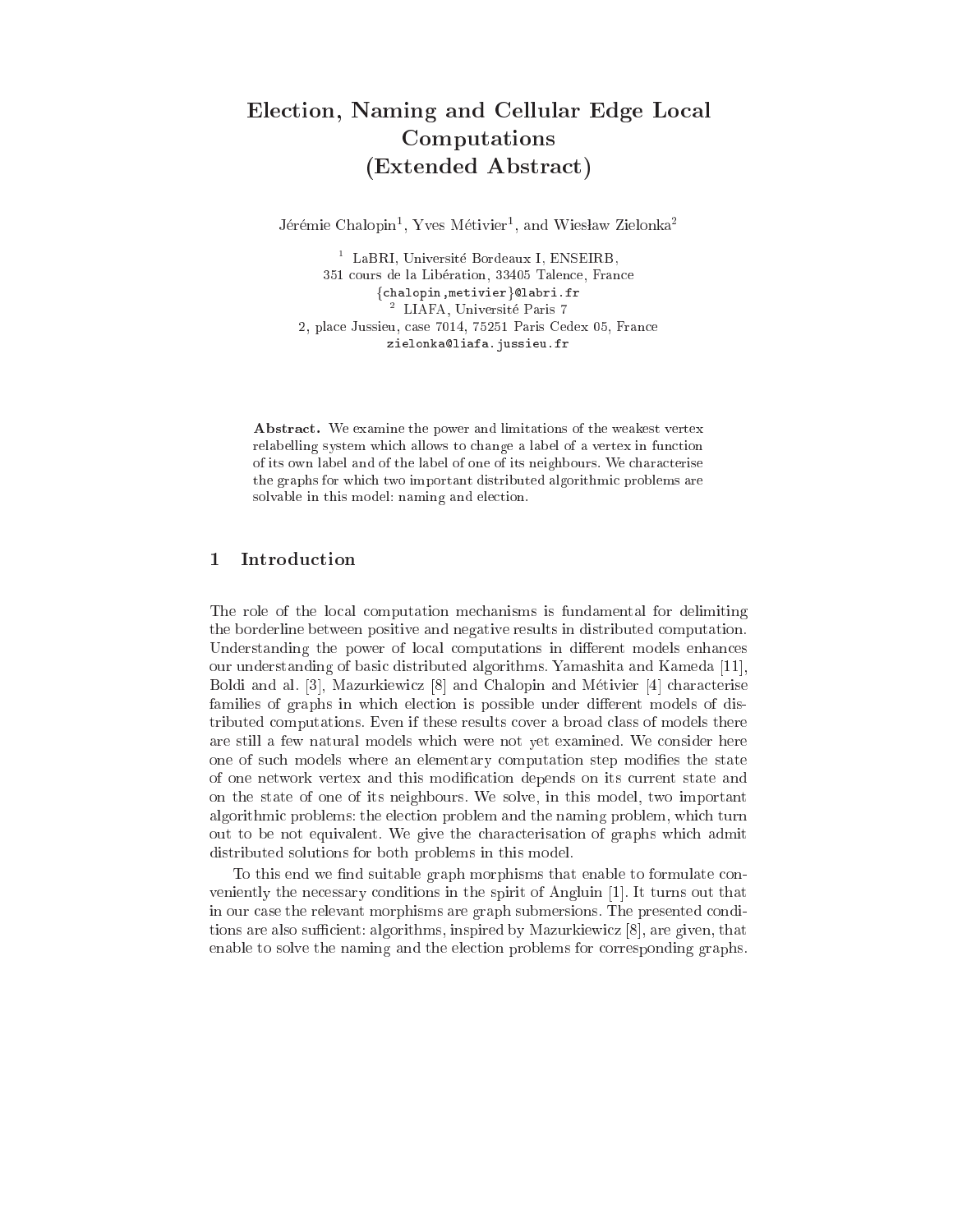### 1.1 Our Model

A network of processors will be represented as a connected undirected graph  $G = (V(G), E(G))$  without self-loop and multiple edges. As usual the vertices represent processors and edges direct communication links. The state of each processor is represented by the label  $\lambda(v)$  of the corresponding vertex. An elementary omputation step will be represented by relabelling rules of the form given s
hemati
ally in Figure 1. The omputations using uniquely this type of relabelling rules are called in our paper cellular edge local computations. Thus an algorithm in our model is simply given by some (possibly infinite but always re
ursive) set of rules of the type presented in Figure 1. A run of the algorithm onsists in applying the relabelling rules spe
ied by the algorithm until no rule is appli
able, whi
h terminates the exe
ution. The relabelling rules are applied asyn
hronously and in any order, whi
h means that given the initial labelling usually many different runs are possible.



Fig. 1. Graphical form of a rule for cellular edge local computations. If in a graph G there is a vertex labelled  $X$  with a neighbour labelled  $Y$  then applying this rule we replace  $\Lambda$  by a new label  $\Lambda$  . The labels of all other graph vertices are irrelevant for such a computation step and remain unchanged. The vertex of G changing the label will be called *active* and filled with black, the neighbour vertex used to match the rule is called  $passive$  and marked as unfilled on the figure. All the other vertices of  $G$  not participating in such elementary relabelling step are called *idle*.

### 1.2 Ele
tion, Naming and Enumeration

The election problem is one of the paradigms of the theory of distributed computing. It was first posed by LeLann [6]. A distributed algorithm solves the election problem if it always terminates and in the final configuration exactly one processor is marked as *elected* and all the other processors are non elected. Moreover, it is supposed that once a processor becomes elected or non elected then it remains in such a state until the end of the algorithm. Elections constitute a building block of many other distributed algorithms since the elected vertex an be subsequently used to make some entralised de
isions, to initialise some other activity, to centralise or to broadcast information etc.

The generic conditions listed above, required for an election algorithm, have a dire
t translation in our model: we are looking for a relabelling system where each run terminates with exactly one vertex labelled *elected* and all the other vertices labelled as *non elected*. Again we require that no rule allows to change either an *elected* or a *non-elected* label.

The naming problem is another important problem in the theory of distributed computing. The aim of a naming algorithm is to arrive at a final config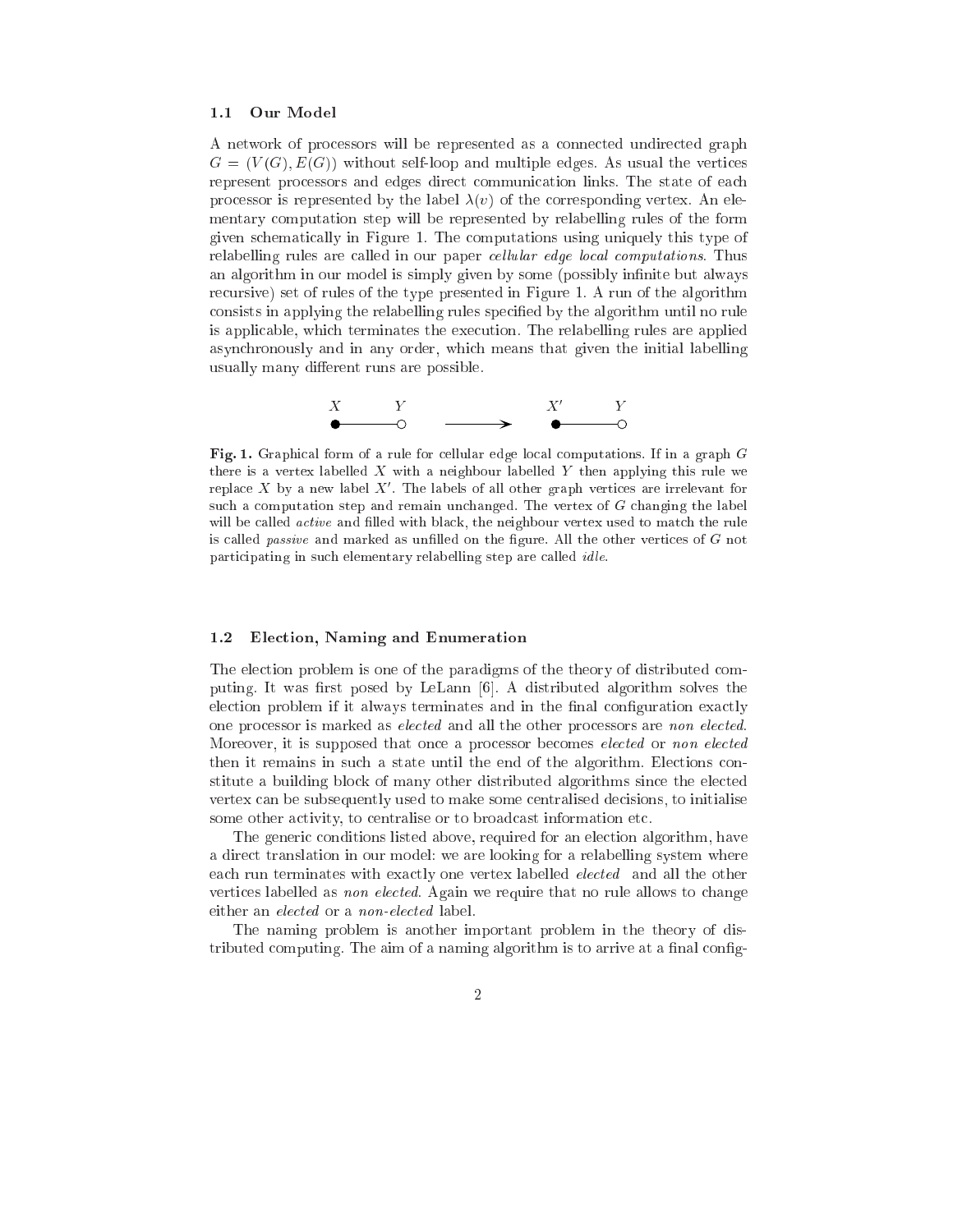uration where all pro
essors have unique identities. To be able to give dynami ally and in a distributed way unique identities to all pro
essors is very important sin
e many distributed algorithm work orre
tly only under the assumption that all pro
essors an be unambiguously identied.

The enumeration problem is a variant of the naming problem. The aim of a distributed enumeration algorithm is to attribute to ea
h network vertex a unique integer in such a way that this yields a bijection between the set  $V(G)$ of vertices and  $\{1, 2, \ldots, |V(G)|\}.$ 

We also distinguish two kinds of termination: the implicit one that simply means that the algorithm always terminates, and the expli
it one that means that at least one node an dete
t that the algorithm has terminated. Obviously, if we can solve the naming problem with an explicit termination then we can also ele
t, for example the vertex with the smallest or the greatest identity.

The naming and the election problems are often equivalent for various computational models  $[8, 4]$ , however this is not the case for our model. It turns out that in our model the lass of graphs for whi
h naming is solvable admits a simple and elegant characterisation; unfortunately a similar characterisation for the ele
tion problem is quite involved.

#### 1.3 Overview of our Results

Under the model of cellular edge local computations, we present a complete chara
terisation of graphs for whi
h naming and ele
tion are possible: Theorems 7 and 11. The problems are solved constructively, we present naming and election algorithms that work orre
tly for all graphs where these problems are solvable. Imposed space limitations do not allow to present the correctness proofs for our algorithms.

#### $1.4$ Related Works

The election problem was already studied in a great variety of models [2, 7, 10]. The proposed algorithms depend on the type of the basic computation steps, they work correctly only for a particular type of a network topology (tree, grid, torus, ring with a known prime number of verti
es et
.) or it is assumed that some initial extra knowledge is available to pro
essors.

Yamashita and Kameda [11] consider the model where, in each step, one of the verti
es, depending on its urrent label, either hanges the label, or sends/receives a message via one of its ports. They proved that there exists an election algorithm for  $G$  if and only if the symmetricity of  $G$  is equal to 1, where the symmetricity depends on the number of labelled trees isomorphic to a certain tree associated with  $G$  ([11], Theorem 1 p. 75).

Mazurkiewicz [8] considers the asynchronous computation model presented in Figure 2. His characterisation of the graphs where enumeration/election are possible is based on the notion of non ambiguous graphs and may be formulated equivalently using coverings [5]. He gives a nice and simple enumeration algorithm for the graphs minimal for the overing relation.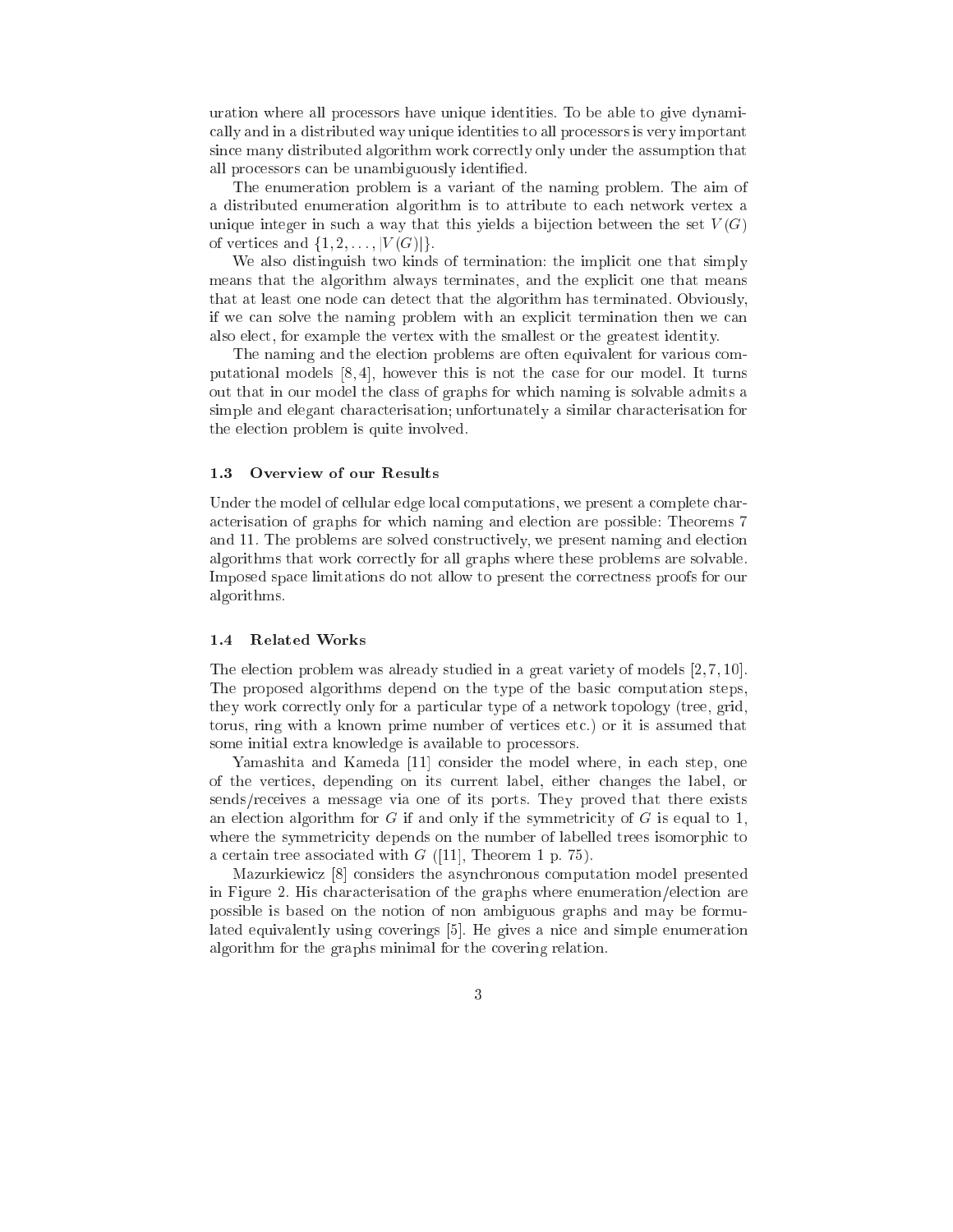

Fig. 2. In the model of Mazurkiewicz [8] a chosen vertex can change its label together with all its neighbours. The relabelling rules have therefore the form presented on this figure. Note that this involves a much greater degree of synchronisation than in the systems that we examine in our paper.

Boldi and al. [3] consider a model where the network is a directed multigraph G and contrary to our model they allow also arc labellings. When a processor is a
tivated, it hanges its state depending on its previous state and on the states of its ingoing neighbours; the outgoing neighbours do not parti
ipate in su
h an elementary omputation step. They investigate two modes of omputation: syn hronous and asyn
hronous while in our paper only asyn
hronous omputations are examined. In their study, they use brations whi
h are generalisations of coverings. Boldi and al. [3] prove that there exists an election algorithm in their model for a graph  $G$  if and only if  $G$  is not properly fibred over another graph H (for the asynchronous case, they only consider discrete fibrations). To obtain this hara
terisation, they use the same me
hanism as Yamashita and Kameda: ea
h node omputes its own view and next the node with the weakest view is elected.

In [4], three different asynchronous models are examined. Schematically, the rules of all three models are presented in Figure 3. Note that, ontrary to the model we examine in the present paper, all these models allow edge labelling. It turns out that for all models described in Figure 3 naming and election are equivalent. In  $[4]$ , it is proved that for all models described in Figure 3 the election and naming problems can be solved on a graph  $G$  if and only if  $G$  is not a covering of any graph  $H$  not isomorphic to  $G$ , where  $H$  can have multiple edges but no self-loop.

We an note that, although the model studied in this paper and model A in Figure 3 seem to be very lose, the hara
terisations of graphs for whi
h the naming problem and the election problem can be solved in these models are very different. The intuitive reason is that if we allow to label the edges then each pro
essor an subsequently onsistently identify the neighbours. On the other hand, in the model that we examine here, sin
e edges are no more labelled, a vertex can never know if it synchronises with the same neighbour or another one.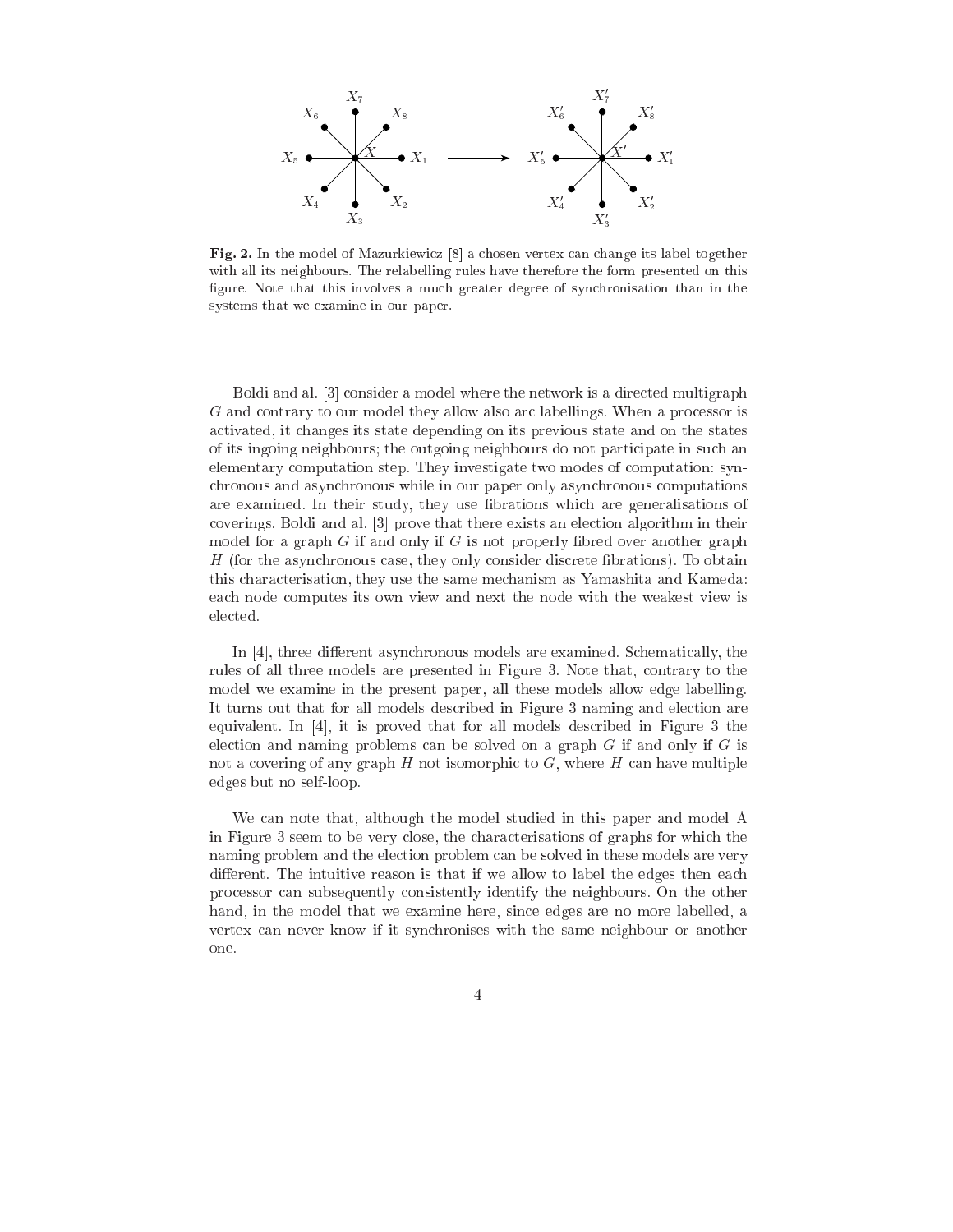

Fig. 3. Elementary relabelling steps for the three models examined in [4].

#### Preliminaries  $\overline{2}$

We consider finite, undirected, connected graphs  $G = (V(G), E(G))$  with vertices  $V(G)$  and edges  $E(G)$  without multiple edges or self-loop. Two vertices u and v are said to be adjacent or neighbours if  $\{u, v\}$  is an edge of G (thus u and v are necessarily distinct since no self-loop is admitted) and  $N<sub>G</sub>(v)$  will stand for the set of neighbours of v. An edge e is incident to a vertex v if  $v \in e$  and  $I_G(v)$ will stand for the set of all the edges of  $G$  incident to  $v$ . The degree of a vertex v, denoted  $d_G(v)$ , is the number of edges incident with v.

A homomorphism between graphs G and H is a mapping  $\gamma: V(G) \to V(H)$ such that if  $\{u, v\} \in E(G)$  then  $\{\gamma(u), \gamma(v)\} \in E(H)$ . Since our graphs do not have self-loop, this implies that  $\gamma(u) \neq \gamma(v)$  whenever u and v are adjacent.

We say that  $\gamma$  is an isomorphism if  $\gamma$  is bijective and  $\gamma$  - is a homomorphism. A class of graphs will be any set of graphs containing all graphs isomorphic to some of its elements. A graph H is a subgraph of G, noted  $H \subseteq G$ , if  $V(H) \subseteq$  $V(G)$  and  $E(H) \subseteq E(G)$ . An occurrence of H in G is an isomorphism  $\gamma$  between  $\pi$  and a subgraph  $\pi$  or  $\sigma$ .

For any set S,  $|S|$  denotes the cardinality of S while  $\mathcal{P}_{fin}(S)$  is the set of finite subsets of S. For any integer q, we denote by  $[1, q]$  the set of integers  $\{1, 2, \ldots, q\}$ .

Throughout the paper we will onsider graphs where verti
es are labelled with labels from a recursive label set L. A graph labelled over L is a couple  $\mathbf{G} = (G, \lambda)$ , where G is an underlying non labelled graph and  $\lambda: V(G) \to L$  is a (vertex) labelling function. The class of graphs labelled by L will be denoted by  $\mathcal{G}_L$ .

Let H be a subgraph of G and  $\lambda_H$  the restriction of a labelling  $\lambda: V(G) \to L$ to  $V(H)$ . Then the labelled graph  $H = (H, \lambda_H)$  is called a subgraph of  $G =$  $(G, \lambda)$ ; we note this fact by  $\mathbf{H} \subseteq \mathbf{G}$ . A homomorphism of labelled graphs is just a labelling-preserving homomorphism of underlying unlabelled graphs.

Submersions are locally surjective graph morphisms:

**Definition 1.** A graph G is a submersion of a graph H via a morphism  $\gamma: G \rightarrow$ H if  $\forall v \in V(G)$ ,  $\gamma$  is surjective on the neighbourhood  $N_G(v)$ , that is  $\gamma(N_G(v)) =$  $N_H(\gamma(v))$ . The graph G is a proper submersion of H if  $\gamma$  is not an isomorphism; G is submersion-minimal if G is not a proper submersion of any other graph.

Naturally, submersions of labelled graphs are just submersions of underlying unlabelled graphs preserving the labelling.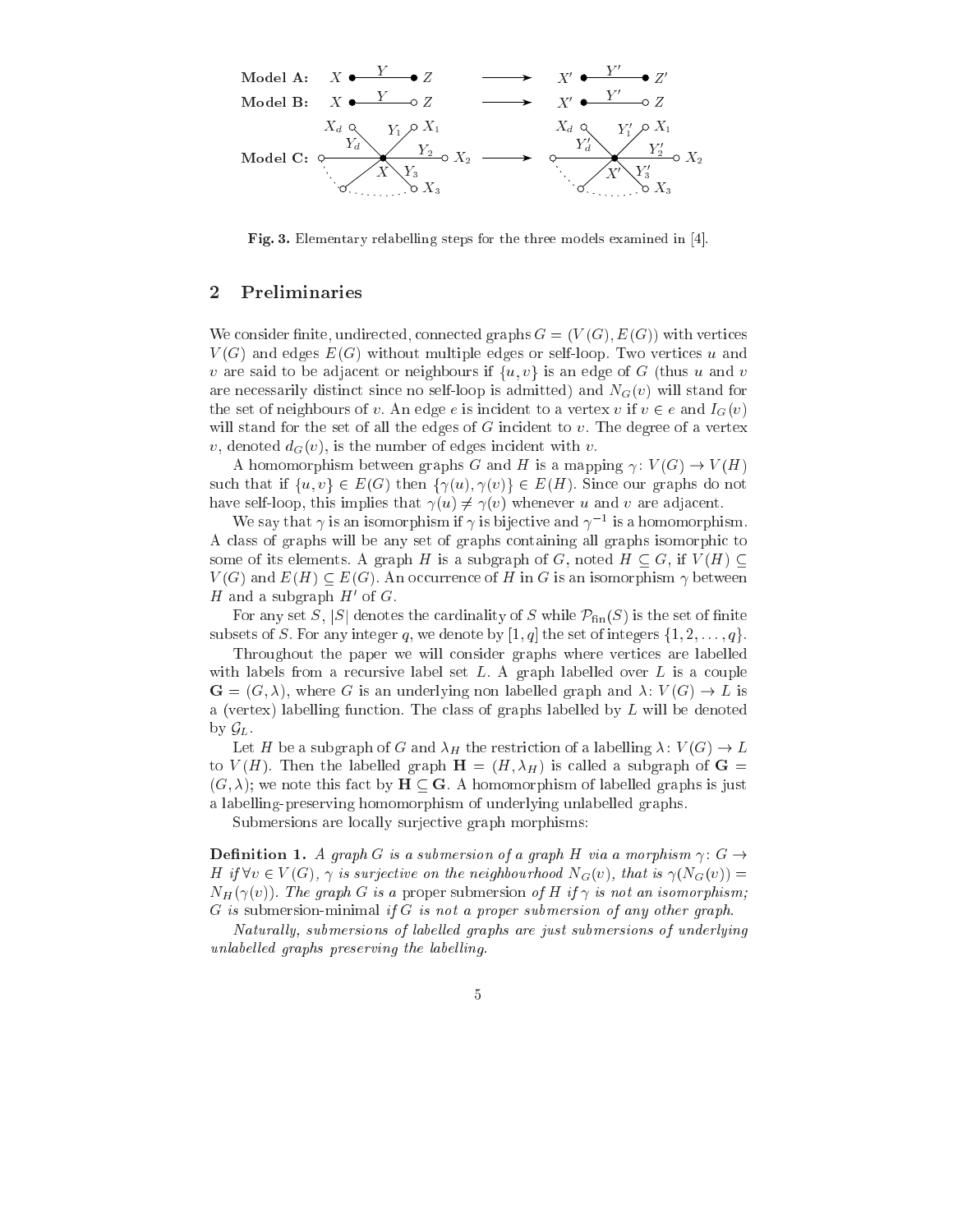

Fig. 4. The labelled graph G is a submersion of H via the mapping  $\gamma$  which maps each vertex of G labelled  $i$  to the unique vertex of H with the same label  $i$ . This submersion is proper and the graph H is itself submersion-minimal.

For any set  $R$  of edge local relabelling rules of the type described in Figure 1 we shall write G  $\kappa$  G  $\pi$  G  $\sigma$  can be obtained from G by applying a rule of  $\kappa$  on some edge of  $G$ . Obviously,  $G$  and  $G$  have the same underlying graph  $G$ , only the labelling hanges for exa
tly one (a
tive) vertex. Thus, slightly abusing the notation,  $\mathcal{R}$  will stand both for a set of rules and the induced relabelling relation over labelled graphs. The transitive losure of su
h a relabelling relation is noted  $\kappa$  .

The relation  $R$  is called *noetherian* on a graph  $G$  if there is no infinite relabelling sequence  $G_0 \mathcal{R} G_1 \mathcal{R} \ldots$ , with  $G_0 = G$ . The relation  $\mathcal{R}$  is noetherian on a set of graphs if it is noetherian on ea
h graph of the set. Finally, the relation  $\mathcal R$  is called noetherian if it is noetherian on each graph.

Clearly noetherian relations ode always terminating algorithms.

The following simple observation exhibits a strong link between submersions and cellular edge local relabellings. This is a counterpart of the lifting lemma of Angluin [1] adapted to submersions.

**Lemma 2 (Lifting Lemma).** Let  $R$  be a cellular edge locally generated relabelling relation and let  $G$  be a submersion of  $\mathbf{H}$ . If  $\mathbf{H}$   $\mathcal{K}$   $\mathbf{H}$  then there exists G such that G  $\kappa$  G and G is a submersion of  $\mathbf{H}$ .

Proof. It is sufficient to prove the lemma for one step of the relabelling. Let  $\varphi : \mathbf{G} \to \mathbf{H}$  be a submersion,  $\mathbf{G} = (G, \lambda), \mathbf{H} = (H, \nu)$ . Suppose that a cellular edge rule is applied to all active vertex  $v \in V(H)$  yielding a new labelling  $\nu$  on H . Then, since  $\varphi$  is a submersion, all vertices of  $\varphi^{-1}(v)$  are pairwise non adjacent and therefore we can apply the same relabelling rule to all vertices of  $\varphi^{-1}(v)$  in G, in any order. This yields a labelling  $\lambda^*$  on G such that  $\varphi : (G, \lambda^*) \to (H, \nu^*)$ remains a submersion. Note that we have simulated here one step relabelling in  $H$  by several relabellings in  $G$  that use the same rule.  $\Box$ 

# Enumeration and Naming Problems

We prove that there exists no naming algorithm and no enumeration algorithm on a graph G using cellular edge local computations if the graph is not submersion-minimal. The proof is analogous to that of Angluin  $[1]$ .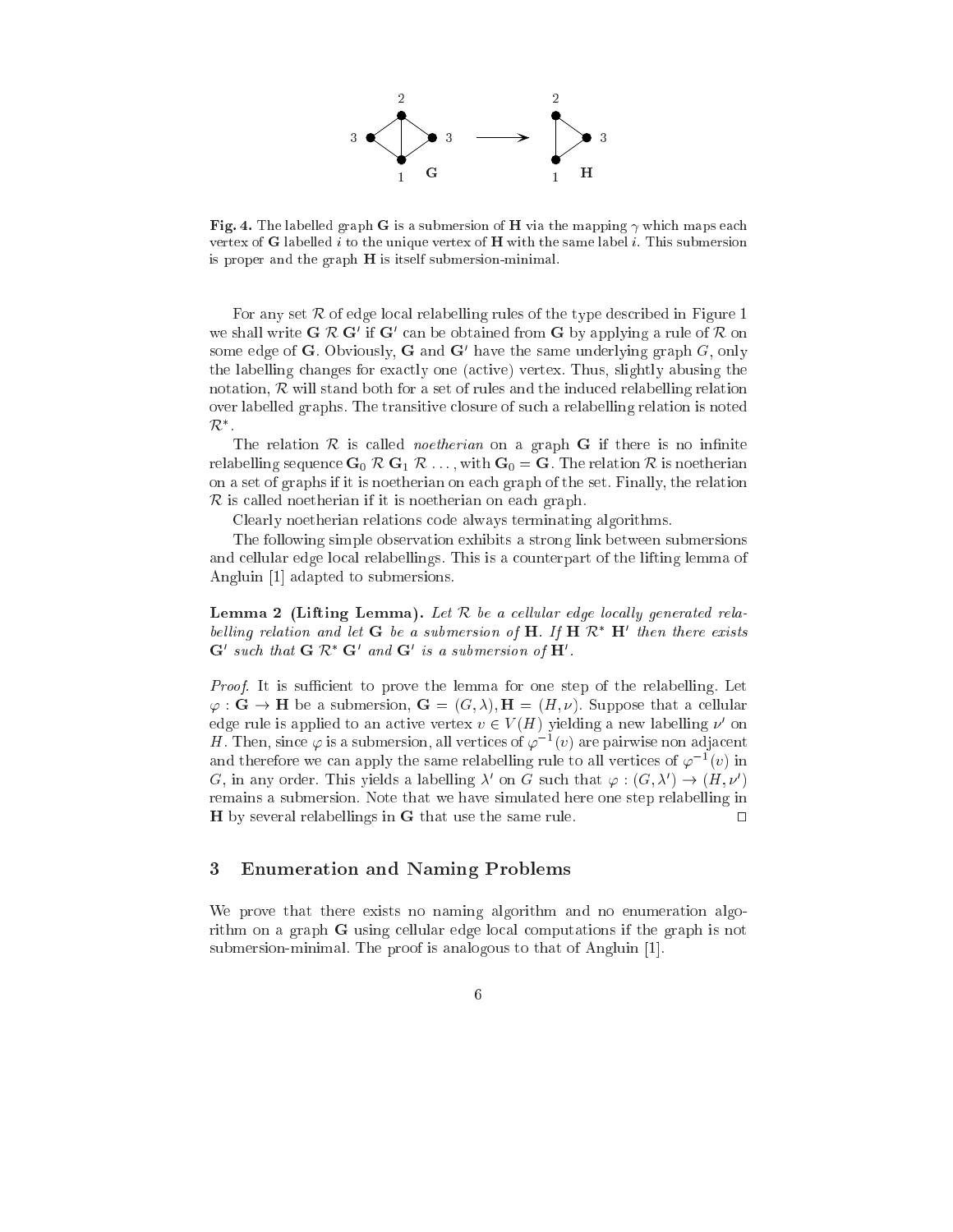**Proposition 3.** Let G be a labelled graph which is not submersion-minimal. There is no naming algorithm for G and no enumeration algorithm for G using cellular edge local computations.

*Proof.* Let **H** be a labelled graph not isomorphic to **G** such that **G** is a submersion of H via  $\varphi$ . For every cellular edge local algorithm R, consider an execution of  $\kappa$  on  ${\bf n}$  that leads to a final comiguration  ${\bf n}$  . From Lemma 2, there exists an execution of  $\kappa$  on G such that the imal comiguration  $G = (G, \lambda)$  is a submersion of  $\mathbf{u}$  , since  $\mathbf{G}$  is not isomorphic to  $\mathbf{n}$ , there exist distinct  $v, v \in V(G)$ such that  $\lambda$  (v)  $\equiv$   $\lambda$  (v). Consequently,  $\kappa$  does not solve either the naming or the enumeration problem on  $\mathbf G$ .

# 3.1 An Enumeration Algorithm

In this section, we describe a Mazurkiewicz-like algorithm  $\mathcal M$  using cellular edge lo
al omputations that solves the enumeration problem on a submersionminimal graph G.

Each vertex v attempts to get its own number between 1 and  $|V(G)|$ . A vertex hooses a number and ex
hanges its number with its neighbours. If a vertex  $u$  discovers the existence of another vertex  $v$  with the same number, then it compares its *local view* (the numbers of its neighbours) with the local view of v. If the label of  $u$  or the local view of  $u$  is "weaker", then  $u$  chooses another number and broad
asts it again with its lo
al view. At the end of the omputation, every vertex will have a unique number if the graph is submersion-minimal.

We consider a graph  $G = (G, \lambda)$  with an initial labelling  $\lambda: V(G) \to L$ . During the computation each vertex  $v \in V(G)$  will acquire new labels of the form  $(\lambda(v), n(v), N(v), M(v))$ , where:

- the first component  $\lambda(v)$  is just the initial label (and thus remains fixed during the omputation),
- ${-} n(v) \in \mathbb{N}$  is the current *identity number* of v computed by the algorithm,
- $N(v) \in \mathcal{P}_{fin}(\mathbb{N})$  is the local view of v. Intuitively, the algorithm will try to update the current view in such a way that  $N(v)$  will consist of current identities of the neighbours of v. Therefore  $N(v)$  will be always a finite (possibly empty) set of integers,
- $\mathcal{N}$  and  $\mathcal{N}$  -mail  $\mathcal{N}$  -mail  $\mathcal{N}$  -mailbox of v. It is the whole whole whole whole whole whole whole whole whole whole whole whole whole whole whole whole whole whole whole whole whole whole whole whole information received by  $v$  during the computation.

The fundamental property of the algorithm is based on a total order on the set  $\mathcal{P}_{fin}(\mathbb{N})$  of local views, as defined by Mazurkiewicz [8].

Let  $N_1, N_2 \in \mathcal{P}_{fin}(\mathbb{N}), N_1 \neq N_2$ . Then  $N_1 \prec N_2$  if the maximal element of the symmetric difference  $N_1 \triangle N_2 = (N_1 \setminus N_2) \cup (N_2 \setminus N_1)$  belongs to  $N_2$ . Note that in particular the empty set is minimal for  $\prec$ .

It can be helpful to note that the order  $\prec$  is just a reincarnation of the usual lexicographic order. Let  $n_1, n_2, \ldots, n_k$  and  $m_1, m_2, \ldots, m_l$  be all elements of  $N_1$ and  $N_2$  respectively listed in the decreasing order (decreasing for the usual order over integers):  $n_1 > n_2 > \cdots > n_k$  and  $m_1 > m_2 > \cdots > m_l$ . Then  $N_1 \prec N_2$  iff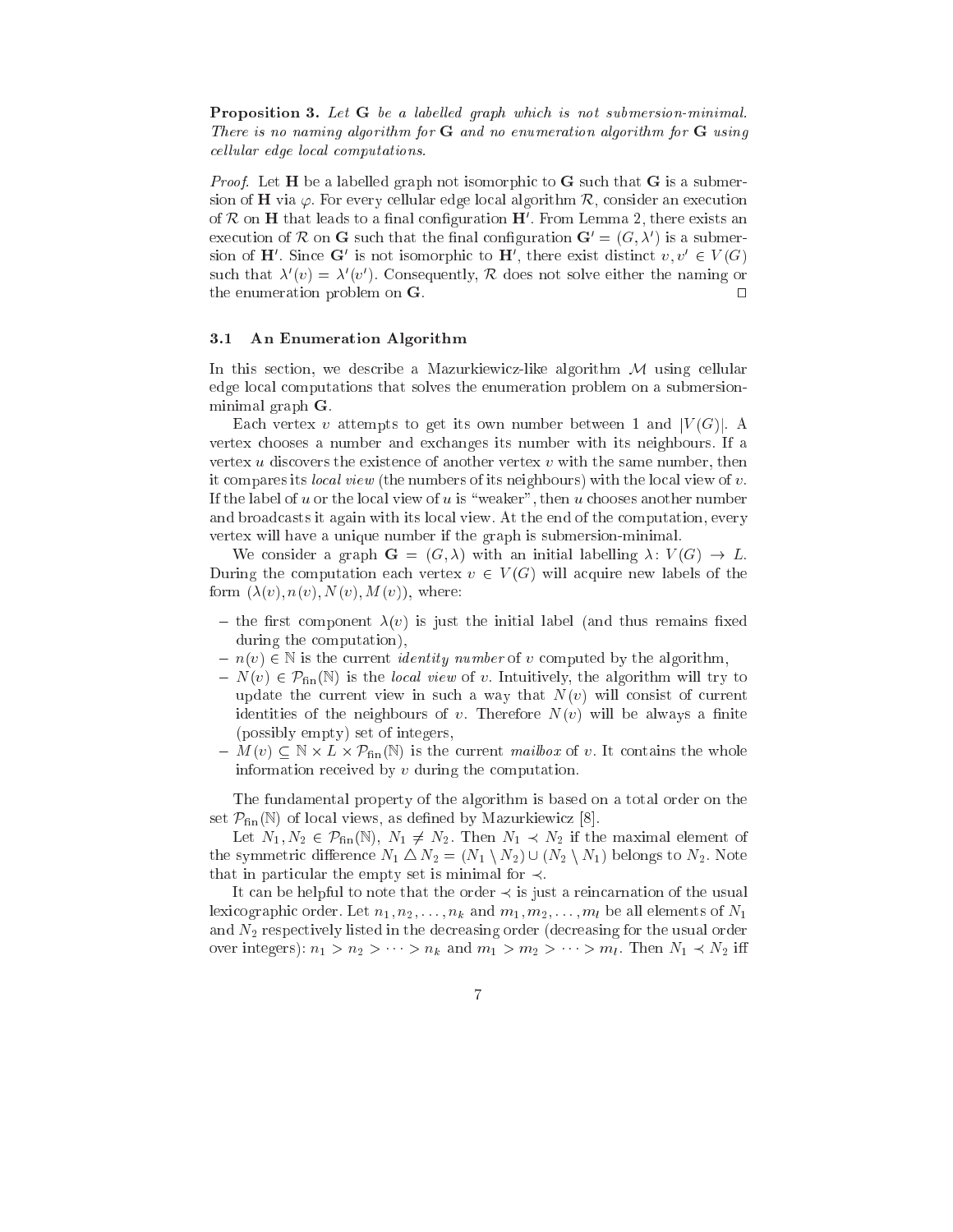either *(i)*  $k \leq l$  and for all  $i, 1 \leq i \leq k$ ,  $n_i = m_i$  or *(ii)*  $n_i < m_i$  where i is the smallest index such that  $n_i \neq m_i$ .

If  $N(u) \prec N(v)$  then we say that the local view  $N(v)$  of v is stronger than the one of u (and  $N(u)$  is weaker than  $N(v)$ ).

We assume for the rest of this paper that the set of labels  $L$  is totally ordered by  $\lt_L$ .

Finally, we extend  $\prec$  to a total order on L  $\times$   $P_{fin}(N)$  :  $(l, N)$   $\prec$   $(l, N)$  if either  $l \leq L l$  or  $l = l$  and  $N \leq N$  ).

Occasionally we shall use the reflexive closure  $\preceq$  of  $\prec$ .

We describe here the relabelling rules that define the enumeration algorithm.

First of all, to launch the algorithm there is a special initial rule  $\mathcal{M}_0$  that just extends the initial label  $\lambda(v)$  of each vertex v to  $(\lambda(v), 0, \emptyset, \emptyset)$ . The rules  $\mathcal{M}_1$  and  $\mathcal{M}_2$  are close to the rules used by Mazurkiewicz [8]. The first rule  $\mathcal{M}_1$  enables a vertex to update its mailbox by looking at the mailbox of one of its neighbours:

| $(l_1, n_1, N_1, M_1)$                                                                                      | $(l_2, n_2, N_2, M_2)$ $(l_1, n_1, N_1, M'_1)$ $(l_2, n_2, N_2, M_2)$ |  |
|-------------------------------------------------------------------------------------------------------------|-----------------------------------------------------------------------|--|
| $\mathcal{M}_1: \quad \bullet \hspace{1.5cm} \longrightarrow \hspace{1.5cm} \hspace{1.5cm} \longrightarrow$ |                                                                       |  |
| If $M_2 \setminus M_1 \neq \emptyset$ then $M'_1 := M_1 \cup M_2$ .                                         |                                                                       |  |

The second rule  $M_2$  does not involve any synchronisation with a neighbour vertex. It enables a vertex  $v$  to change its identity if the current identity number  $n(v)$  is 0 or if the mailbox of v contains a message from a vertex with the same identity but with a stronger label or a stronger lo
al view.

$$
\begin{array}{ccc}\n & (l, n, N, M) & (l, k, N, M') \\
\downarrow \mathcal{M}_2: & \bullet & \bullet & \bullet \\
\text{If } n = 0 \text{ or there exists } (n, \ell', N') \in M \text{ such that } (\ell, N) \prec (\ell', N') \text{ then} \\
k := 1 + \max\{n' \mid \exists (n', \ell', N') \in M\} \text{ and } M' := M \cup \{(k, \ell, N)\}.\n\end{array}
$$

(In the formula above we assume that max of an empty set is 0.)

The third rule  $\mathcal{M}_3$  allows to change the current identity for a vertex  $v$ having a neighbour  $v'$  with exactly the same current label (all four compo $n_{\text{max}}$  should be identical). Moreover, at the same step, the identity  $n(v_\text{U})$  of the  $\limsup$  v or v is inserted theo the local view  $N(v)$  and at the same time an the elements  $m$  of  $N(v)$  such that  $m < n(v)$  are defeted from the local view. The rationale behind this deletion step is explained in the rule  $\mathcal{M}_4$  below.

| (l, n, N, M)                                               | (l, n, N, M)                                                                                                                                                                                                        | (l, k, N', M') | (l, n, N, M) |
|------------------------------------------------------------|---------------------------------------------------------------------------------------------------------------------------------------------------------------------------------------------------------------------|----------------|--------------|
| ${\cal M}_3$ $\qquad \qquad \bullet \qquad \qquad \bullet$ |                                                                                                                                                                                                                     |                |              |
|                                                            | If $n > 0$ and $\forall (n, \ell', N') \in M$ , $(\ell', N') \preceq (\ell, N)$ then $k := 1 + \max\{n' \mid$<br>$\exists (n',\ell',N')\in M\},\ N':=N\setminus\{m\in N\mid m\lt n\}\cup\{n\}\text{ and }M':=M\cup$ |                |              |
| $\{(k,\ell,N')\}$ .                                        |                                                                                                                                                                                                                     |                |              |

The fourth rule  $\mathcal{M}_4$  enables a vertex v to add the current identity number  $n(v|)$  of one of its neighbours to its local view  $N(v)$ . As for the preceding rule, an the elements *in* belonging to *iv*(*v*) such that  $m < n(v)$  are deleted from the urrent view.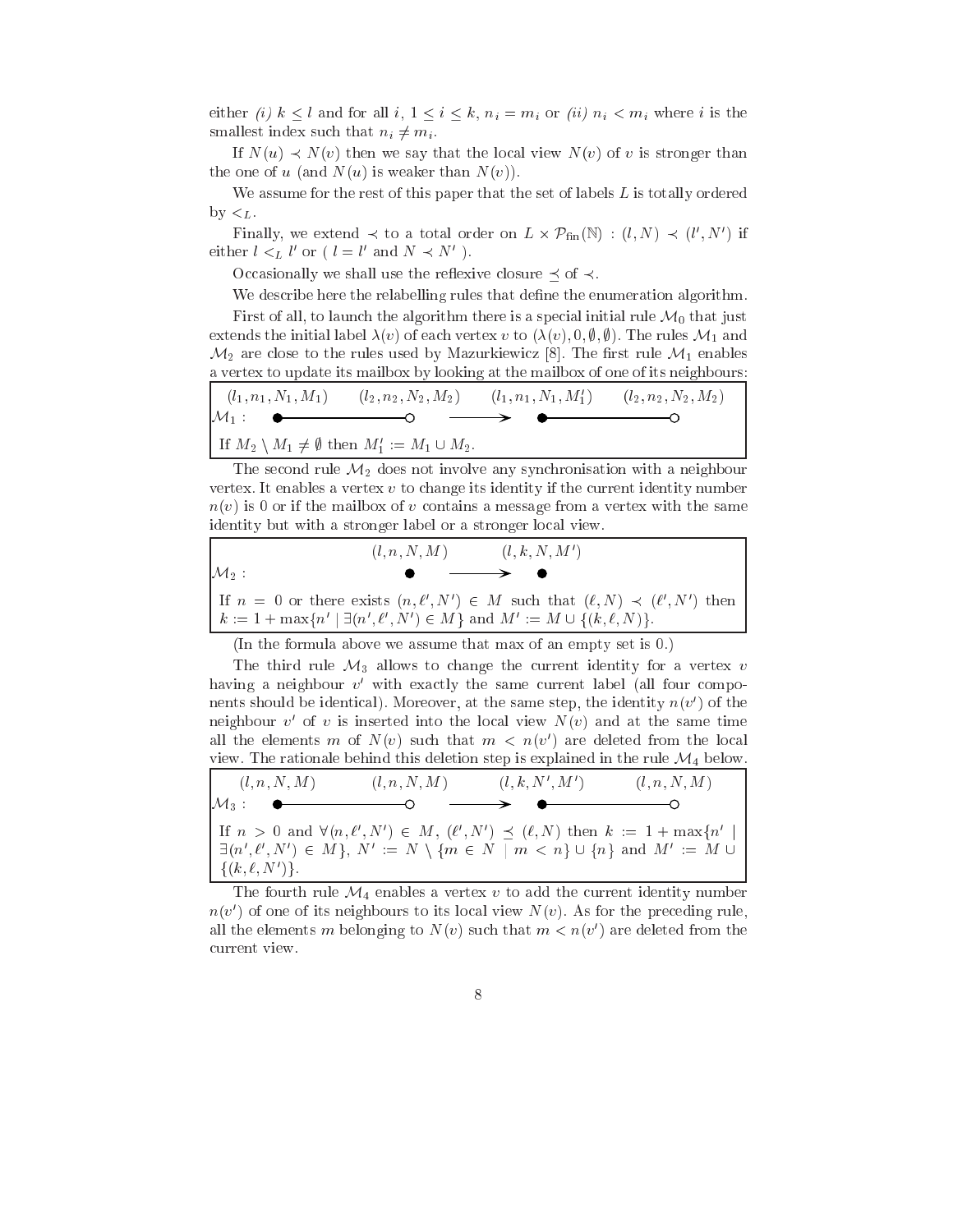The intuitive justification for the deletion of all such  $m$  is the following. Let us suppose that the vertex  $v$  synchronises with a neighbour  $v$  and observes  $\frac{1}{100}$  the current identity number  $n(v$  ) of  $v$  abes not belong to his current view  $N(v)$ . Then, since the very purpose of the view  $N(v)$  is to stock the identity numbers of an the neighbours, we should add  $n(v)$  to the view  $N(v)$  of v. But  $\,$  now two cases arise. If  $\,v\,$  synchronises with  $\,v\,$  for the first time then adding  $n(v$  ) to the view of  $v$  is sumclent. However, it can also be the case that  $v$ synchromsed with  $v$  in the past and in the meantime  $v$  has changed its iden $t$ hty number. Then  $v$  should not only add the new identity number  $n(v)$  to its view but, to remain in a onsistent state, we should delete the old identity  $\min$  of value the local view of v. The trouble is that valuation means to know which of the numbers present in its view  $N(v)$  should be deleted and it is even unable to decide which of the two cases holds (first synchronisation with  $v$  or not). However, since our algorithm assures the monotonicity of subsequent identity numbers of ea
h vertex, we know that the eventual old identity number of  $v$  is less than the current identity  $n(v$  ). Therefore, by deleting all  $m < n(v)$  from the local view  $N(v)$  we are sure to delete all invalid information. Of ourse, in this way we risk to delete also the legitimate urrent identities of other neighbours of v from its view  $N(v)$ . However, this is not a problem since v can recover this information just by (re)synchronising all such neighbours.



In the following  $(\lambda(v), n_i(v), N_i(v), M_i(v))$  will denote the label of a vertex v after the *i*th computation step of the algorithm  $M$  given above.

The algorithm has some remarkable monotonicity properties:

**Lemma 4.** For each step i and each vertex v: (A)  $n_i(v) \leq n_{i+1}(v)$ , (B)  $N_i(v) \preceq$  $N_{i+1}(v)$ , and  $(C)$   $M_i(v) \subset M_{i+1}(v)$ . Moreover, there exists at least one vertex v such that at least one of these inequalities/inclusions is strict for v.

The local knowledge of a vertex  $v$  reflects to some extent some real properties of the current configuration:

**Lemma 5.** Let  $v \in V(G)$ . If  $(m, \ell, N) \in M_i(v)$  then for some vertex  $w \in V(G)$ ,  $n_i(w) = m$ . If  $n_i(v) \neq 0$  and  $(m, \ell, N) \in M_i(v)$  then, for every  $1 \leq m \leq m$ , there exist  $\ell$  and N such that  $(m, \ell, N) \in M_i(v)$ .

This fact allows to deduce the following properties of the final labelling:

**Lemma 6.** Any run  $\rho$  of the enumeration algorithm on a connected labelled graph  $\mathbf{G} = (G, \lambda)$  terminates and yields a final labelling  $(\lambda, n_{\rho}, N_{\rho}, M_{\rho})$  satisfying the following conditions: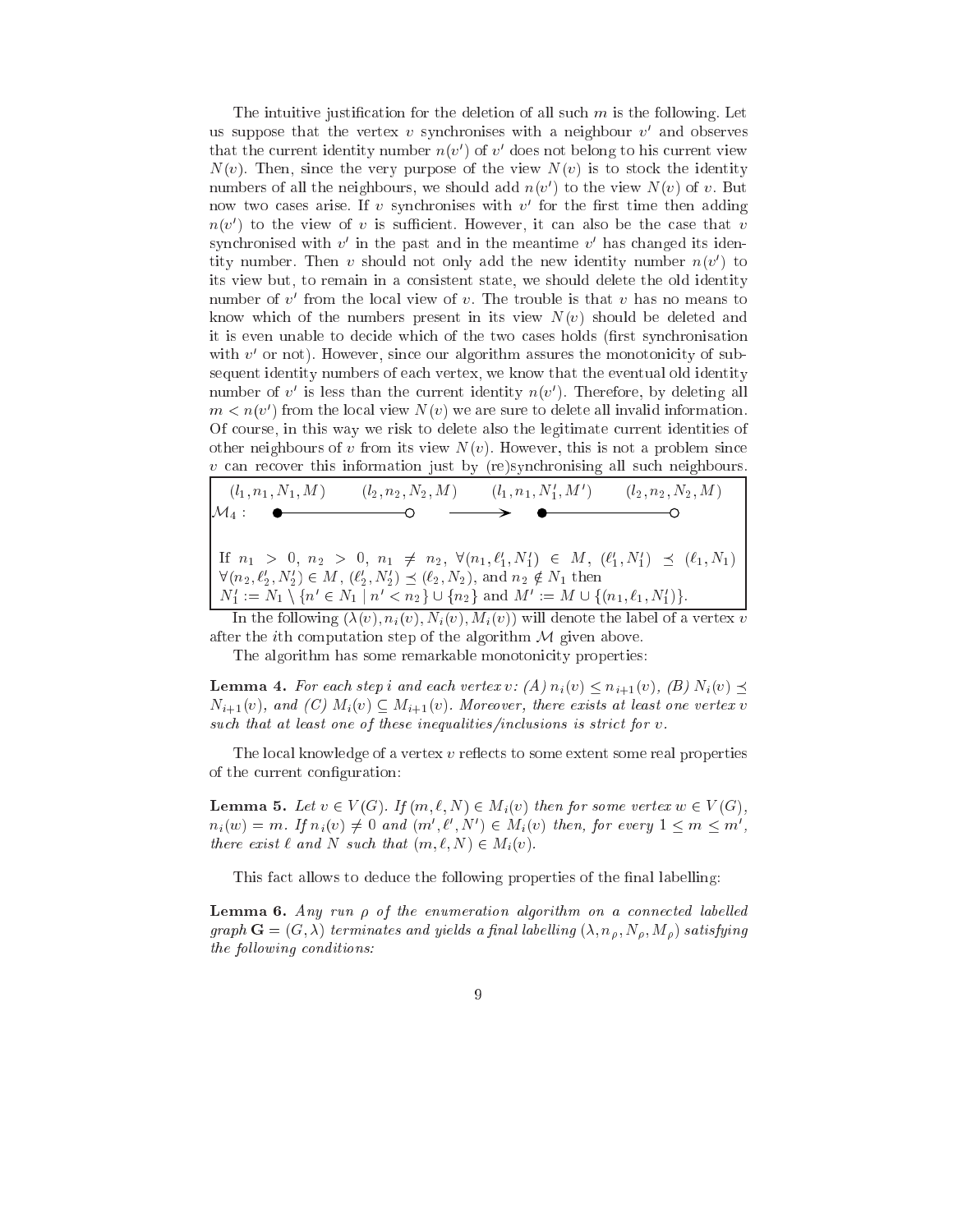(1) Let m be the maximal number in the final labelling,  $m = \max\{n_o(v) \mid v \in$  $V(G)$ . Then for every  $1 \leq p \leq m$  there is some  $v \in V(G)$  with  $n_o(v) = p$ ,

ana jor all vertices v, v :

- $(z)$   $M_{\theta}(v) = M_{\theta}(v)$ ,
- $(3)$   $(\Lambda(\nu), n_o(\nu), N_o(\nu)) \in M_o(\nu)$ ,
- $\mu_0(v) = n_o(v)$  implies that  $\lambda(v) = \lambda(v)$  and  $N(v) = N(v)$ ,
- (5)  $n \in N_\rho(v)$  if and only if there exists  $w \in N_G(v)$  such that  $n_\rho(w) = n$ ; in this case,  $n_{\rho}(v) \in N_{\rho}(w)$ .

Under the notation of Lemma 6 we can construct the labelled graph  $H_{\rho}$ : the vertices of  $\mathbf{H}_{\rho}$  are integers  $n_{\rho}(v)$ , i.e. final identity numbers, each  $n_{\rho}(v)$  labelled by  $\lambda(v)$  (this labelling is well defined by Lemma 6 (4)) and with edges naturally inherited from G. In fact, the mapping  $n<sub>\rho</sub>$  is a submersion from G to  $H<sub>\rho</sub>$ . This observation yields:

**Theorem 7.** For every graph  $G$ , the following statements are equivalent:

- $(i)$  there exists a naming algorithm on G using cellular edge local computations,
- $(ii)$  there exists a naming algorithm with termination detection on  $G$  using cellular edge local computations,
- (iii) there exists an enumeration algorithm on  $G$  using cellular edge local computations,
- $(iv)$  there exists an enumeration algorithm with termination detection on  $G$ using cellular edge local computations,
- (v) the graph  $G$  is a submersion-minimal graph.

# 4 Election Problem

If we can solve the enumeration problem then we can solve the election problem; once a vertex gets the identity number  $|V(G)|$  we declare it *elected*.

Nevertheless, in our model, the enumeration and the ele
tion problems are not equivalent. The graph G in Figure 5 is not submersion-minimal, since the morphism from  $G$  to  $H$  induced by the labelling of  $G$  is locally surjective and therefore neither the enumeration nor the naming problem can be solved on G. But let us execute the preceding algorithm on G. At the end, the vertex labelled 3 in G will know that it is unique with at least three different neighbours and therefore can declare itself as elected.

We would like to give here necessary conditions characterising the graphs with solvable election problem. Given a graph  $G$ , we denote by  $S_G$  the set of graphs  $H$  such that there exists a submersion from  $G$  onto  $H$ . From Lemma 2. any algorithm  $\mathcal A$  that solves the election problem on  $\mathbf G$  using cellular edge local computations will solve the election problem on every graph  $H \in \mathcal{S}_G$ .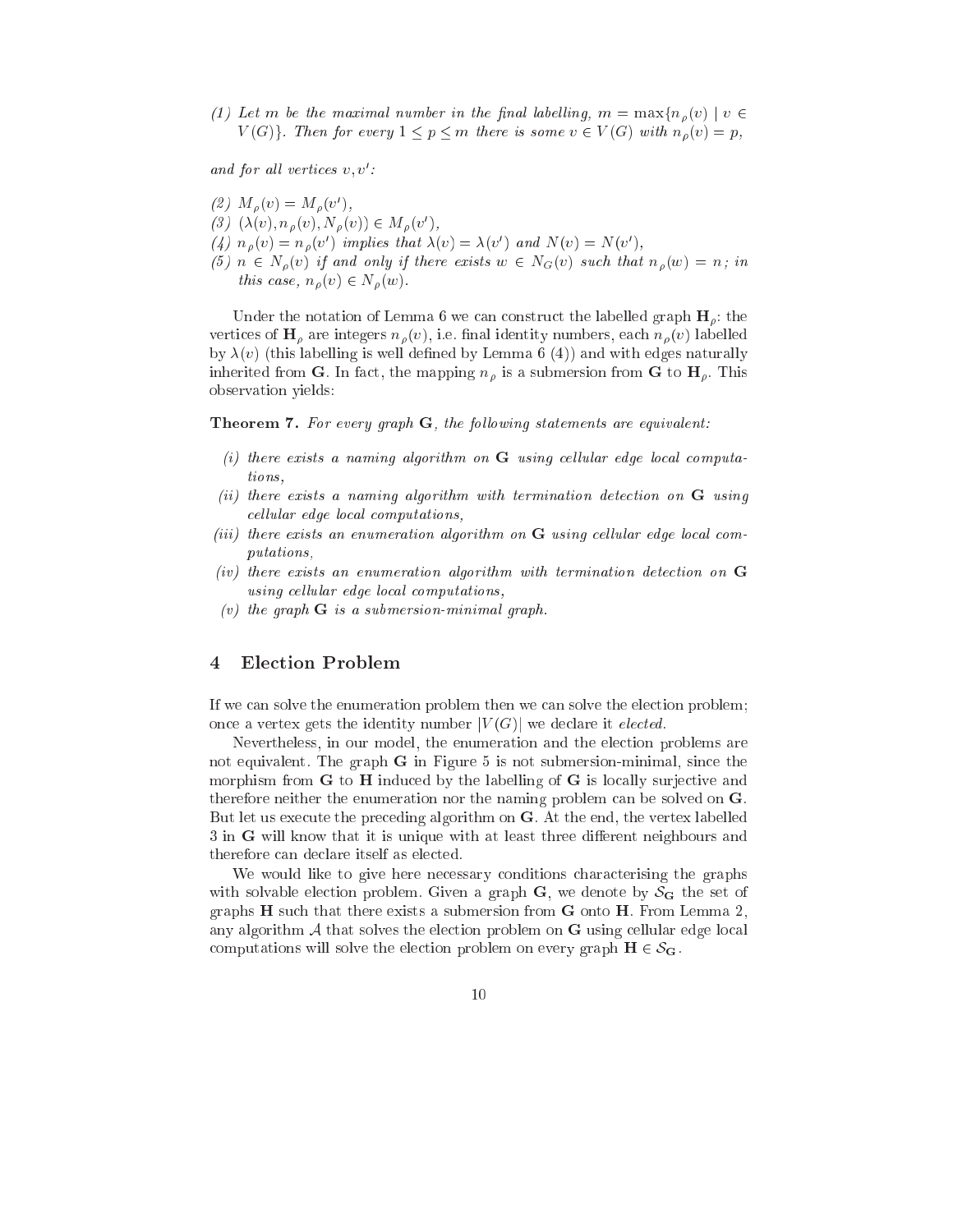

Fig. 5. A graph for which we can solve the election problem but not the enumeration problem.

Remark 8. Consider an algorithm  $\mathcal A$  that solves the election problem on G. Suppose that there exists a subgraph  $G$  of  $G$  that is a submersion of a graph  $H \in \mathcal{S}_G$  via a morphism  $\varphi$ . If there exists an execution of A on H that elects a vertex  $v \in V(H)$  such that  $|\varphi^{-1}(v)| \geq 1$ , then there exists an execution of A on G such that the label *elected* appears at least twice. Since each execution of  $\mathcal A$  on  $\bf G$  can be extended to an execution of  $\cal A$  on  $\bf G$ , there exists an execution of  $\cal A$  over G that leads to the election of at least two vertices, this is in contradiction with the choice of A. We can therefore define  $P_H({\bf G}',\varphi)=\{v\in V(H)\mid |\varphi^{-1}(v)|\geq 1\}$ and each execution of A on **H** cannot elect a vertex  $v \in P_H(\mathbf{G}', \varphi)$ .

Consider a graph  $H \in \mathcal{S}_G$ . Let  $P_H(G)$  be the union of all  $P_H(G', \varphi)$  for  $\varphi$ ranging over all submersions of subgraphs G of G to H and  $\cup_H(G) = V(H) \setminus$  $P_{\text{H}}(G)$  (the elements of this set are called the candidates of **H** for G). From Remark 8, every election algorithm  $A$  over  $G$  must be such that each execution of A over H should elect a vertex in  $C_H(G)$ . Consequently, if there exists an election algorithm A on G then for every graph  $H \in \mathcal{S}_G$ ,  $C_H(G) \neq \emptyset$ .

Suppose that there exist two disjoint subgraphs  $G_1$  and  $G_2$  of G such that  $\mathbf{G}_1$  (resp.  $\mathbf{G}_2$ ) is a submersion of a graph  $\mathbf{H}_1 \in \mathcal{S}_{\mathbf{G}}$  (resp.  $\mathbf{H}_2 \in \mathcal{S}_{\mathbf{G}}$ ). Then there does not exist any election algorithm using cellular edge local computations. Indeed, otherwise, there exists an execution of the algorithm on **G** such that the label *elected* appears once in  $G_1$  and once in  $G_2$ , which is impossible for an ele
tion algorithm. Re
apitulating:

**Proposition 9.** Let  $G$  be a labelled graph such that there exists an election algorithm for G using cellular edge local computations. Then the following conditions are satisfied:

- 1. for every  $H \in \mathcal{S}_G$ ,  $C_H(G) \neq \emptyset$ ,
- 2. there do not exist two disjoint subgraphs  $G_1$  and  $G_2$  of  $G$  such that  $G_1$ (resp.  $\mathbf{G}_2$ ) is a submersion of a graph  $\mathbf{H}_1 \in \mathcal{S}_{\mathbf{G}}$  (resp.  $\mathbf{H}_2 \in \mathcal{S}_{\mathbf{G}}$ ).

### 4.1 An Ele
tion Algorithm

We now consider a graph **G** satisfying the conditions of Proposition 9.

Our aim is to present an algorithm such that each execution over **G** will detect a graph  $\pi \in \mathcal{O}_G$  such that there exists a subgraph  $G$  of  $G$  that is a submersion of H.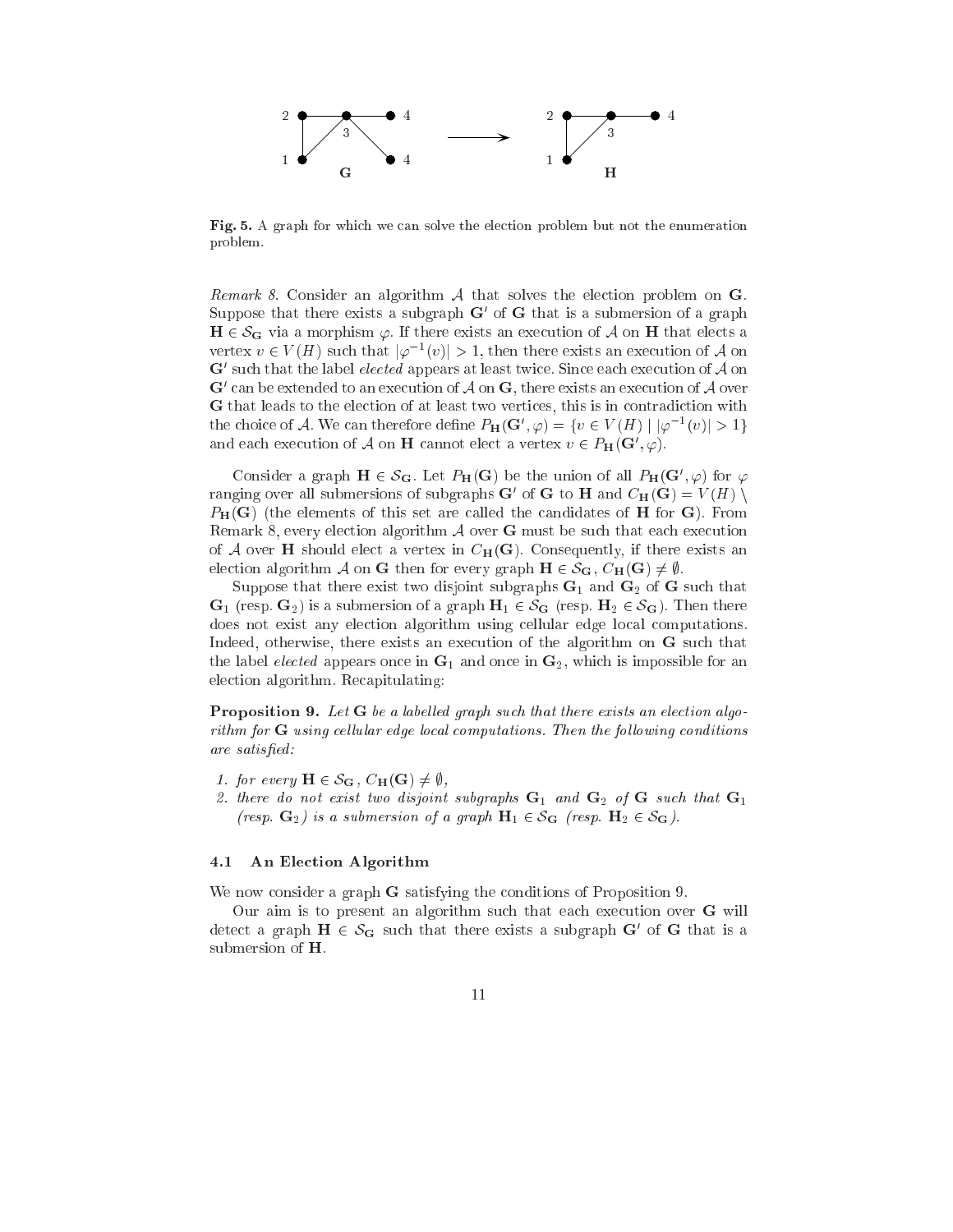To this end we adapt the enumeration algorithm from the pre
eding se
tion and the termination detection algorithm of Szymansky, Shi and Prywes [9].

The idea is to execute the enumeration algorithm given for a graph and to reconstruct a graph from the mailboxes of the nodes. If the reconstructed graph is an element of  $S_{\mathbf{G}}$ , the nodes check if they all agree on this graph.

As in Section 3.1, we start with a labelled graph  $\mathbf{G} = (G, \lambda)$ . During the computation vertices v will get new labels of the form  $(\lambda(v), n(v), N(v), M(v))$  $a(v)$ ,  $H(v)$  representing the following information (again the first component  $\lambda(v)$  remains fixed) :

- ${ -n}(v) \in \mathbb{N}$  is the *identity number* of the vertex v computed by the algorithm,
- $-a(v) \in \mathbb{N}$  is the confidence level of the vertex v,
- $-$  10 (v) is the *local view* of v. If the vertex v has a neighbour v , relabelling rules will allow v to add the couple  $(n(v), a(v))$  to  $N(v)$ . Thus  $N(v)$  is always a mine set of couples of integers. For  $N \in \mathcal{P}_{\text{fin}}(N^*)$ , we note  $H_1(N) = \{n \mid$  $\exists (n, a) \in N$  the projection on the first component.
- $\mathbb{R}^n$  is the mail  $\mathbb{R}^n$  is the mail  $\mathbb{R}^n$  is the main of variable matrix the information of  $\mathbb{R}^n$ received by v about the identity numbers existing in the graph and the local views asso
iated with these numbers.
- ${ H(v) }$  is the history of the vertex v. If at some computation step  $(n, N, M, a) \in$  $H(v)$  then it means that at some previous step the vertex v had a confidence level equal to <sup>a</sup> for the value M.

The first computation step  $S_0$  replaces just the initial label  $\lambda(v)$  by  $(\lambda(v), 0, \emptyset, \emptyset, -1, \emptyset)$ . The following four rules mimic the rules of the enumeration algorithm:

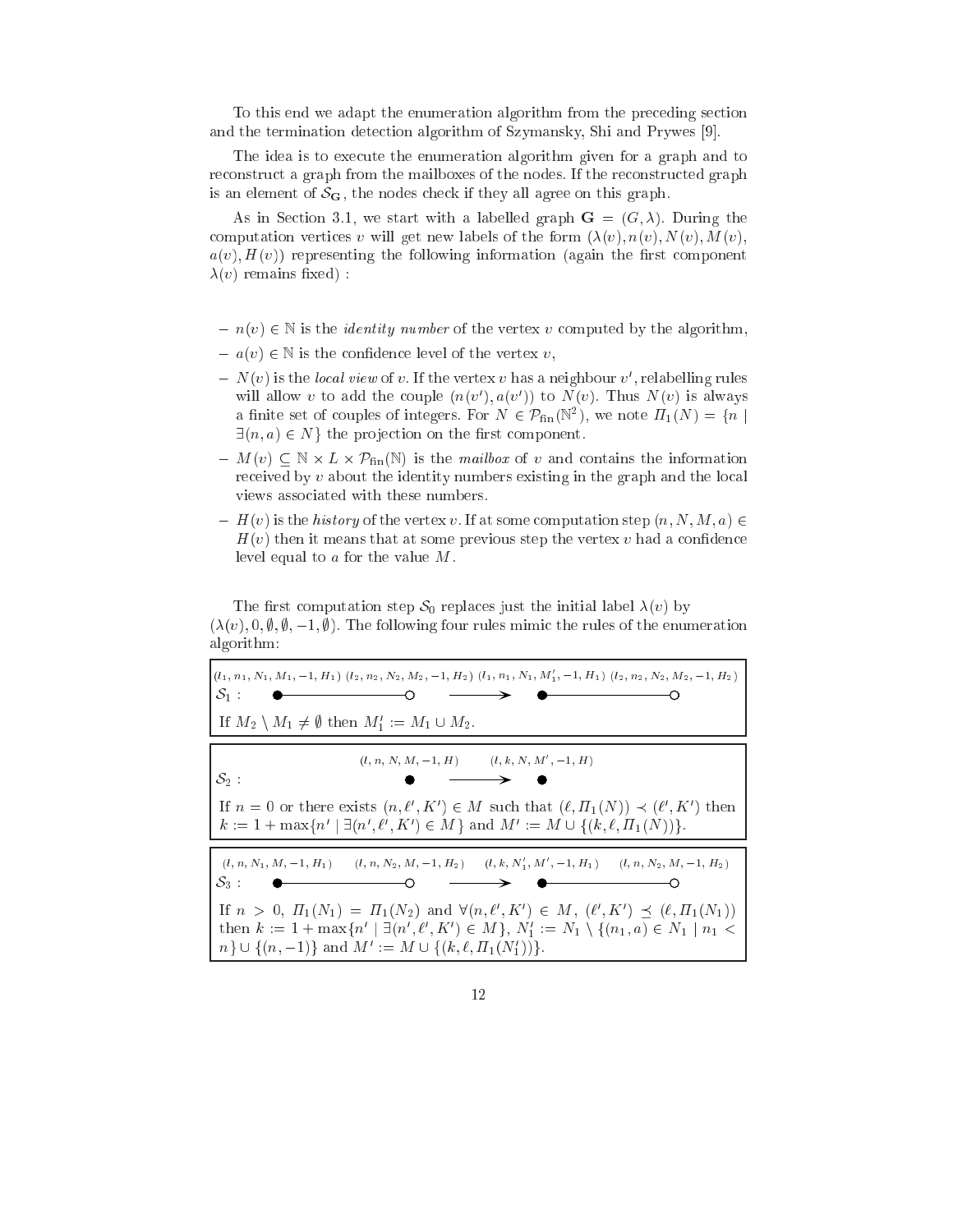$$
\begin{array}{ll}\n(t_1, n_1, N_1, M, -1, H_1) & (t_2, n_2, N_2, M, -1, H_2) & (t_1, n_1, N_1', M', -1, H_1) & (t_2, n_2, N_2, M, -1, H_2) \\
\mathcal{S}_4: & \bigodot & \bigodot & \bigodot \\
\text{If } n_1 > 0, n_2 > 0, n_1 \neq n_2, \forall (n_1, \ell_1', K_1') \in M, (\ell_1', K_1') \preceq (\ell_1, \Pi_1(N_1)), \\
\forall (n_2, \ell_2', K_2') \in M, (\ell_2', K_2') \preceq (\ell_2, \Pi_1(N_2)), \text{ and } (n_2, -1) \notin N_1 \text{ then} \\
N_1' := N_1 \setminus \{(n', -1) \in N_1 \mid n' < n_2\} \cup \{(n_2, -1)\} \text{ and } M' := M \cup \{(n_1, \ell_1, N_1')\}.\n\end{array}
$$

The fifth rule says that if a vertex  $v$  detects that all the neighbours it knows have a confidence level  $a > a(v)$  then it can increment its own confidence level.

To define this rule we need some additional notations. Given a mailbox content M, for each  $n > 0$  we define  $\pi_n(M)$  as the set of all triples  $(n, \ell, N) \in M$ with the first component n. For each non empty set  $\pi_n(M)$  we conserve in the mailbox only the triple  $(n, \ell, N)$  with the greatest couple  $(n, N)$  for the order  $\prec$ . This operation gives a new mailbox content that we shall note  $u(M)$ .

The next step consists in defining a graph  $G_M$ . If there exist

 $(n_1, \ell_1, N_1), (n_2, \ell_2, N_2) \in u(M)$  such that  $(n_2, \ell_2) \in N_1$  and  $(n_1, \ell_1) \notin N_2$ then we set  $G_M = (\emptyset, \emptyset)$ . Otherwise,  $G_M$  is the graph such that  $V(G_M)$  $\{n \mid (n, \ell, N) \in u(M)\}\$  and  $E(G_M) = \{\{n_1, n_2\} \mid \exists (n_1, \ell_1, N_1), (n_2, \ell_2, N_2) \in$  $u(M), (n_2, \ell_2) \in N_1$  and  $(n_1, \ell_1) \in N_2$ . The labelling of  $G_M$  is inherited from the set M: for  $(n, \ell, N) \in u(M), \lambda_M (n) = \ell$ . We will denote by  $\mathbf{G}_M = (G_M, \lambda_M )$ the orresponding labelled graph.

$$
S_5: \qquad (l, n, N, M, a, H) \qquad (l, n, N, M, a+1, H)
$$

I mis rule applies whenever  $v(n, \ell, N) \in M$ ,  $(\ell, N) \preceq (\ell, H_1(N))$ ,  $\mathbf{G}_M \in \mathcal{O}_\mathbf{G}$ , and  $y(n, a) \in N, a \le a$ , and  $a \le |V(\mathbf{G})| + 1$ .

The sixth rule enables a node  $v$  to update its knowledge of the confidence level of one of its neighbour if the confidence level of this neighbour has increased

$$
\begin{array}{ccccccccc}\n(t_1, n_1, N_1, M, a_1, H_1) & (l_2, n_2, N_2, M, a_2, H_2) & (l_1, n_1, N'_1, M, a_1, H_1) & (l_2, n_2, N_2, M, a_2, H_2) \\
\mathcal{S}_6: & & & & & & & \\
\mathcal{S}_6: & & & & & & & \\
\mathcal{S}_6: & & & & & & & & \\
\mathcal{S}_7: & & & & & & & & \\
\mathcal{S}_8: & & & & & & & & & \\
\mathcal{S}_9: & & & & & & & & & \\
\mathcal{S}_9: & & & & & & & & & & \\
\mathcal{S}_9: & & & & & & & & & & \\
\mathcal{S}_9: & & & & & & & & & & \\
\mathcal{S}_9: & & & & & & & & & & \\
\mathcal{S}_9: & & & & & & & & & & & \\
\mathcal{S}_9: & & & & & & & & & & & \\
\mathcal{S}_9: & & & & & & & & & & & \\
\mathcal{S}_9: & & & & & & & & & & & & \\
\mathcal{S}_9: & & & & & & & & & & & & \\
\mathcal{S}_9: & & & & & & & & & & & & & \\
\mathcal{S}_9: & & & & & & & &
$$

 $(n_2, a) \in N_1$  such that  $a_2 > a$  then  $N_1 := N_1 \setminus \{(n_2, a)\} \cup \{(n_2, a_2)\}.$ 

The rule  $S_7$  enables a vertex v to change the value of its mailbox M whenever there exists a neignbour  $v$  -that used to have a connuence level  $a$  according to M such that  $a \geq a(v) - 1$  and such that its mailbox has changed. If a vertex changes its mailbox, then it modifies also its history  $H(v)$ , so as to remember <u>its former confidence level</u>

$$
(l_1, n_1, N_1, M_1, a_1, H_1) (l_2, n_2, N_2, M_2, a_2, H_2) (l_1, n_1, N'_1, M', -1, H_1) (l_2, n_2, N_2, M_2, a_2, H_2)
$$
  
\n $S_7:$    
\n $\bullet$    
\n $\bullet$    
\n $\bullet$    
\n $\bullet$    
\n $\bullet$    
\n $\bullet$    
\n $\bullet$    
\n $\bullet$    
\n $\bullet$    
\n $\bullet$    
\n $\bullet$    
\n $\bullet$    
\n $\bullet$    
\n $\bullet$    
\n $\bullet$    
\n $\bullet$    
\n $\bullet$    
\n $\bullet$    
\n $\bullet$    
\n $\bullet$    
\n $\bullet$    
\n $\bullet$    
\n $\bullet$    
\n $\bullet$    
\n $\bullet$    
\n $\bullet$    
\n $\bullet$    
\n $\bullet$    
\n $\bullet$    
\n $\bullet$    
\n $\bullet$    
\n $\bullet$    
\n $\bullet$    
\n $\bullet$    
\n $\bullet$    
\n $\bullet$    
\n $\bullet$    
\n $\bullet$   $\bullet$    
\n $\bullet$   $\bullet$    
\n $\bullet$   $\bullet$    
\n $\bullet$   $\bullet$    
\n $\bullet$   $\bullet$    
\n $\bullet$   $\bullet$    
\n $\bullet$   $\bullet$    
\n $\bullet$   $\bullet$    
\n $\bullet$   $\bullet$    
\n $\bullet$   $\bullet$    
\n $\bullet$   $\bullet$    
\n $\bullet$   $\bullet$    
\n $\bullet$   $\bullet$    
\n $\bullet$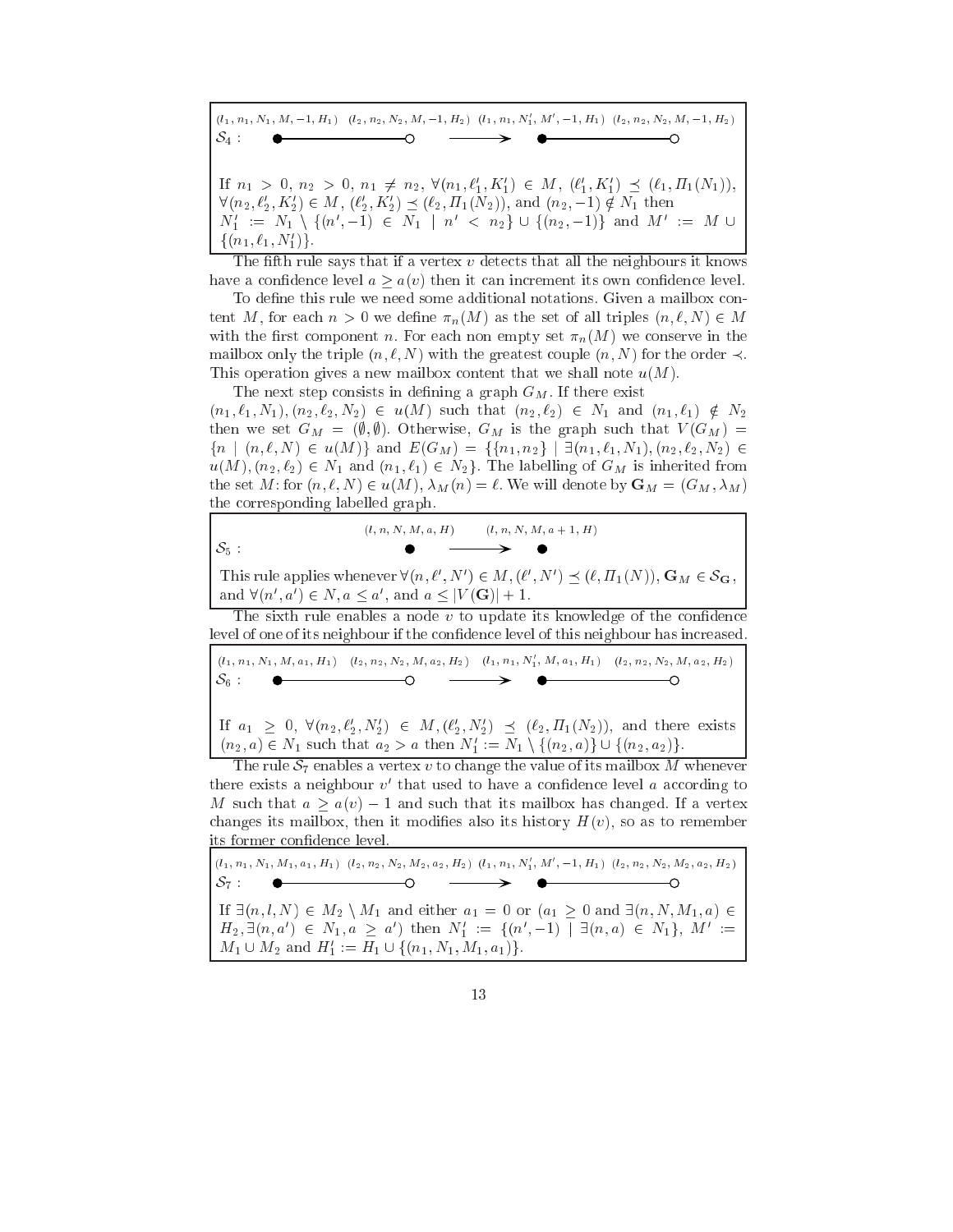### 4.2 Corre
tness of the Ele
tion Algorithm

In the following  $(\lambda(v), n_i(v), N_i(v), M_i(v), a_i(v), H_i(v))$  will stand for the label of the vertex  $v$  after the *i*th computation step of the election algorithm. The most important property of the algorithm is given in the following proposition. Roughly speaking it states that if the confidence level of vertex v is  $|V(G)|+2$ then **G** contains a submersion of  $G_{M(v)}$ .

**Proposition 10.** If there exists a vertex  $v_0 \in V(G)$  and a step i<sub>0</sub> such that  $a_{i_0}(v_0) = |V(\mathbf{G})| + 2$ , G contains a submersion H of  $\mathbf{G}_{M_{i_0}(v_0)}$  and for every step  $i \geq i_0$  and for every vertex  $v \in V(H)$ ,  $M_i(v) = M_{i_0}(v_0)$ .

From Proposition 10 we dedu
e that if the onditions of Proposition 9 are satisfied then adding the following rule  $S_8$  allows to elect a unique vertex of  $\mathbf{G}: S_8$ : the label  $(\ell, n, N, M, a, H)$  such that  $n = \max\{n \in C_{\mathbf{G}_M}(\mathbf{G})\}\$ and  $a = |V(\mathbf{G})|+2$ is replaced by *elected*. The last two rules serve to propagate the information that there is an elected vertex:  $S_9$  allows to transform a label of a vertex with an elected neighbour to non-elected and  $S_{10}$  propagates the non-elected label to all neighbours which are neither *elected* nor non-elected.

Summarising we get:

**Theorem 11.** There exists an election algorithm over a given graph **G** using cellular edge local computations if and only if the following conditions are satis- $\mathit{fied}:$ 

- 1. for every  $\mathbf{H} \in \mathcal{S}_{\mathbf{G}}, C_{\mathbf{H}}(\mathbf{G}) \neq \emptyset$ ,
- 2. there do not exist two disjoint subgraphs  $G_1$  and  $G_2$  of  $G$  such that  $G_1$ (resp.  $G_2$ ) is a submersion of a graph  $H_1 \in S_G$  (resp.  $H_2 \in S_G$ ).

#### 5Examples

If we assume that nodes of a graph  $G$  have unique identifiers then  $G$  is a submersion-minimal graph and the knowledge of its size allows an ele
tion.

# 5.1 Trees, Grids and Complete graphs

Consider an unlabelled tree  $T$ . Since we can colour each tree  $T$  with just two colours, if T has at least 2 vertices such colouring yields a submersion of T into the graph  $K_2$  with two vertices and one edge between them. Such a submersion is non trivial if  $T$  has at least  $3$  vertices. Therefore for such trees there does not exist a naming algorithm using ellular edge lo
al omputations.

If  $\varphi_1 : T \to K_2$  is a submersion (colouring) of T then exchanging the two colours we get another submersion  $\varphi_2$  and if T has at least three vertices then for each colour  $k \in V(K_2)$  at least one of the sets  $\varphi_i(k)$ ,  $i = 1, 2$ , has cardinality 2. Consequently, the ele
tion problem annot be solved for trees with more than 2 verti
es.